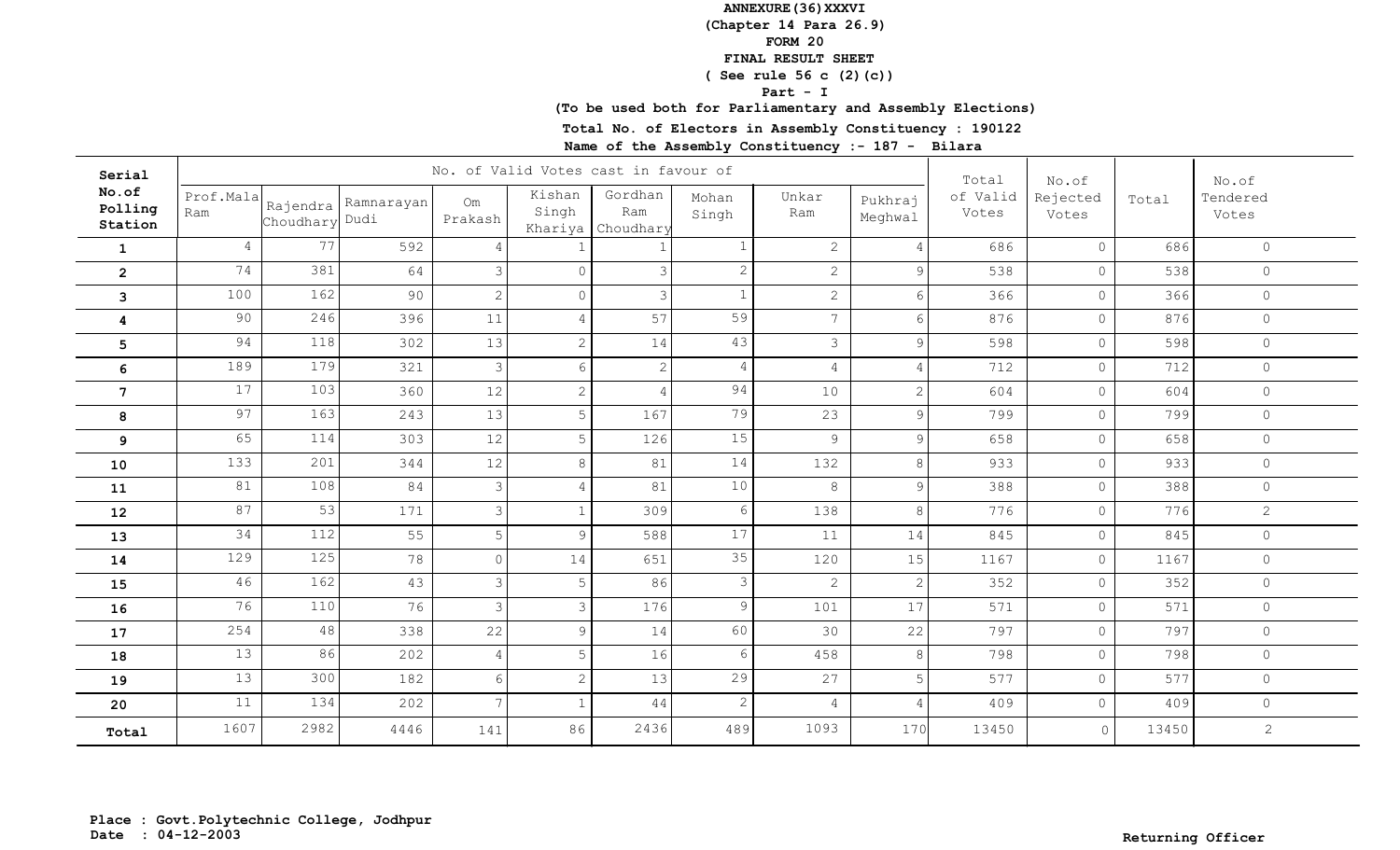**(Chapter 14 Para 26.9)**

**FORM 20**

# **FINAL RESULT SHEET**

 **( See rule 56 c (2)(c))**

**Part - I**

**(To be used both for Parliamentary and Assembly Elections)**

**Total No. of Electors in Assembly Constituency : 190122**

| Serial                      |                  |                |                       |                | No. of Valid Votes cast in favour of |                                     | Total           | No.of           |                    | No.of             |                   |       |                   |
|-----------------------------|------------------|----------------|-----------------------|----------------|--------------------------------------|-------------------------------------|-----------------|-----------------|--------------------|-------------------|-------------------|-------|-------------------|
| No.of<br>Polling<br>Station | Prof.Mala<br>Ram | Choudhary Dudi | Rajendra   Ramnarayan | Om<br>Prakash  | Kishan<br>Singh                      | Gordhan<br>Ram<br>Khariya Choudhary | Mohan<br>Singh  | Unkar<br>Ram    | Pukhraj<br>Meghwal | of Valid<br>Votes | Rejected<br>Votes | Total | Tendered<br>Votes |
| 21                          | 61               | 171            | 619                   | 11             | $\cap$                               | 19                                  | 32              | $\mathfrak{Z}$  | 6                  | 922               | $\Omega$          | 922   | $\circledcirc$    |
| 22                          | 114              | 757            | 61                    | $\overline{4}$ | $\mathbf{2}$                         | 35                                  | $\mathbf{2}$    | 72              | 5                  | 1052              | $\circ$           | 1052  | $\circledcirc$    |
| 23                          | 57               | 108            | 269                   | 8              | $\Omega$                             | 32                                  | 17              | 11              | 9                  | 511               | $\circ$           | 511   | $\circledcirc$    |
| 24                          | 29               | 139            | 266                   | 2              | $\overline{c}$                       | 20                                  | 29              | 9               | $\overline{7}$     | 503               | $\circ$           | 503   | $\circledcirc$    |
| 25                          | 36               | 314            | 533                   | 15             | $\overline{c}$                       | $\mathcal{E}$                       | 57              | $\overline{4}$  | 8                  | 972               | $\mathbb O$       | 972   | $\circ$           |
| 26                          | 27               | 234            | 330                   | 3              | $\mathbf{1}$                         | $\circ$                             | $7\overline{ }$ | $\overline{2}$  | 3                  | 607               | $\circ$           | 607   | $\circ$           |
| 27                          | 8                | 224            | 609                   | $\overline{4}$ | 2                                    | $\overline{7}$                      | 5               | $6\phantom{.}6$ | 10                 | 875               | $\circ$           | 875   | $\circ$           |
| 28                          | 56               | 299            | 408                   | 5              | $\mathcal{E}$                        | 1                                   | 4               | 5               | 8                  | 789               | $\circ$           | 789   | $\mathbf{1}$      |
| 29                          | 19               | 421            | 538                   | 9              | $\mathcal{S}$                        | $\overline{2}$                      | $7\overline{ }$ | 10              | 9                  | 1018              | $\circ$           | 1018  | $\circ$           |
| 30                          | 55               | 454            | 413                   | $11$           | $\mathbf{1}$                         | 11                                  | 42              | 8               | 8                  | 1003              | $\circ$           | 1003  | $\circ$           |
| 31                          | 53               | 300            | 339                   | $\overline{7}$ | $\overline{c}$                       | 5                                   | 57              | 11              | 6                  | 780               | $\circ$           | 780   | $\circ$           |
| 32                          | 12               | 245            | 394                   | 2              | $\circ$                              | 21                                  | 11              | $\circ$         | $\mathbf{1}$       | 686               | $\circ$           | 686   | $\circledcirc$    |
| 33                          | 96               | 255            | 218                   | 3              | $\circ$                              | 5 <sup>1</sup>                      | $\overline{4}$  | $7\overline{ }$ | $\overline{4}$     | 592               | $\mathbb O$       | 592   | $\circ$           |
| 34                          | 108              | 411            | 358                   | 9              | $\overline{4}$                       | 7 <sup>1</sup>                      | 24              | $\mathcal{S}$   | 3                  | 927               | $\circ$           | 927   | $\circledcirc$    |
| 35                          | 133              | 256            | 148                   | $\mathfrak{Z}$ | $\mathbf{1}$                         | $\overline{2}$                      | 29              | $6\overline{6}$ | 6                  | 584               | $\circ$           | 584   | $\circ$           |
| 36                          | 86               | 444            | 372                   | $\overline{7}$ | 4                                    | 8 <sup>1</sup>                      | 15              | 12              | 17                 | 965               | $\circ$           | 965   | $\circ$           |
| 37                          | 67               | 169            | 451                   | 10             | 2                                    | $6 \overline{6}$                    | $\overline{4}$  | $7\overline{ }$ | 11                 | 727               | $\circ$           | 727   | $\circledcirc$    |
| 38                          | 25               | 319            | 304                   | 12             | $\mathbf{1}$                         | 21                                  | 10              | $\overline{4}$  | 22                 | 718               | $\circ$           | 718   | $\circledcirc$    |
| 39                          | 105              | 175            | 381                   | 7              | $\mathbf{2}$                         | 9 <sup>°</sup>                      | $\overline{4}$  | $7\overline{ }$ | 8                  | 698               | $\circ$           | 698   | $\circledcirc$    |
| 40                          | 86               | 312            | 225                   | 9              | 3                                    | 18                                  | 54              | 15              | 34                 | 756               | $\circ$           | 756   | $\circledcirc$    |
| Total                       | 1233             | 6007           | 7236                  | 141            | 35                                   | 232                                 | 414             | 202             | 185                | 15685             | $\circ$           | 15685 | $1\,$             |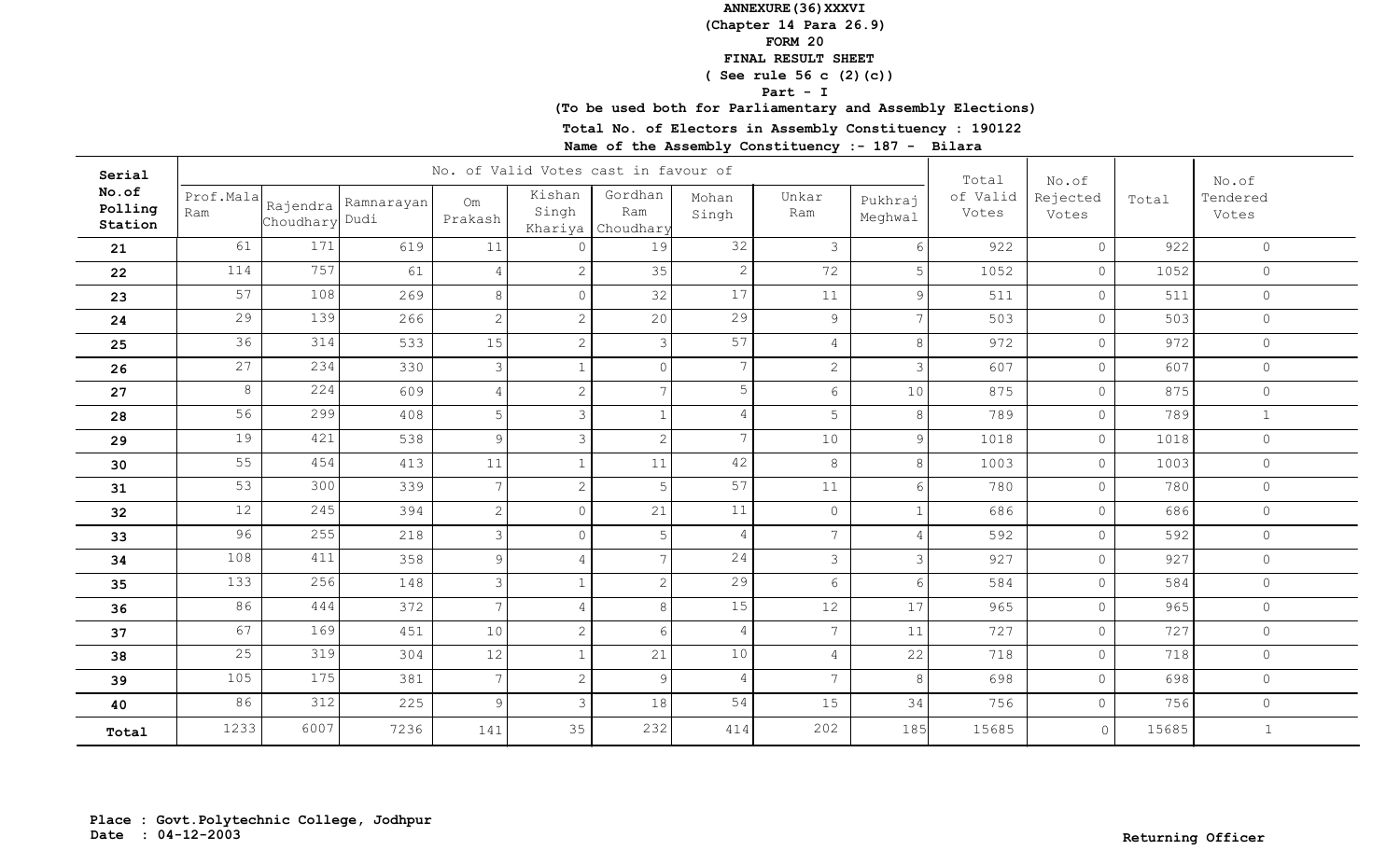**(Chapter 14 Para 26.9)**

**FORM 20**

# **FINAL RESULT SHEET**

 **( See rule 56 c (2)(c))**

**Part - I**

**(To be used both for Parliamentary and Assembly Elections)**

**Total No. of Electors in Assembly Constituency : 190122**

| Serial                      |                  |                |                       |                | No. of Valid Votes cast in favour of |                             | Total           | No.of         |                    | No.of             |                   |       |                   |
|-----------------------------|------------------|----------------|-----------------------|----------------|--------------------------------------|-----------------------------|-----------------|---------------|--------------------|-------------------|-------------------|-------|-------------------|
| No.of<br>Polling<br>Station | Prof.Mala<br>Ram | Choudhary Dudi | Rajendra   Ramnarayan | Om<br>Prakash  | Kishan<br>Singh<br>Khariya           | Gordhan<br>Ram<br>Choudhary | Mohan<br>Singh  | Unkar<br>Ram  | Pukhraj<br>Meghwal | of Valid<br>Votes | Rejected<br>Votes | Total | Tendered<br>Votes |
| 41                          | 10               | 163            | 337                   | $\overline{4}$ | -5                                   | 89                          | $\mathbf{2}$    | 8             | 3 <sup>1</sup>     | 621               | $\circ$           | 621   | $\circ$           |
| 42                          | 48               | 224            | 159                   | $\overline{4}$ | 5                                    | 27                          | 91              | $\mathcal{S}$ | 6                  | 567               | $\circ$           | 567   | $\circledcirc$    |
| 43                          | 22               | 256            | 263                   | 17             | $\overline{7}$                       | 69                          | 10              | 46            | 19                 | 709               | $\circ$           | 709   | $\circ$           |
| 44                          | 106              | 105            | 219                   | 5              | $\mathbf{2}$                         | 26                          | 122             | 239           | 10                 | 834               | $\circ$           | 834   | $\circledcirc$    |
| 45                          | 95               | 36             | 195                   | 3              | 6                                    | 14                          | $7\overline{ }$ | 521           | 15                 | 892               | $\circ$           | 892   | $\circ$           |
| 46                          | 92               | 296            | 378                   | 6              | 2                                    | $\mathfrak{Z}$              | 5               | 249           | 16                 | 1047              | $\circ$           | 1047  | 3                 |
| 47                          | 6                | 114            | 417                   | $\overline{7}$ | $\Omega$                             | $\mathbf{1}$                | 5               | 98            | 5                  | 653               | $\circ$           | 653   | $\circ$           |
| 48                          | 78               | 353            | 207                   | $\overline{7}$ | $\mathbf{2}$                         | 2                           | 3               | 49            | 8                  | 709               | $\circ$           | 709   | $\circ$           |
| 49                          | 12               | 326            | 254                   | 5              | $\mathbf{1}$                         | $\mathbf{1}$                | $\overline{4}$  | 27            | $\Omega$           | 630               | $\circ$           | 630   | $\circ$           |
| 50                          | 14               | 292            | 253                   | 5              | $\overline{c}$                       | $\circ$                     | 6               | 44            | 11                 | 627               | $\circledcirc$    | 627   | $\circ$           |
| 51                          | 89               | 464            | 343                   | 8              | $\overline{c}$                       | $\overline{4}$              | 3               | 92            | $\overline{7}$     | 1012              | $\circ$           | 1012  | $\circ$           |
| 52                          | 57               | 216            | 271                   | 10             | $\mathcal{E}$                        | $\overline{2}$              | 5               | 257           | 21                 | 842               | $\circ$           | 842   | 6                 |
| 53                          | $\overline{4}$   | 119            | 489                   | 2              | $\circ$                              | $\circ$                     | $\mathbf{1}$    | 49            | 5                  | 669               | $\circ$           | 669   | $\circ$           |
| 54                          | 331              | 241            | 123                   | 2              | 6                                    | 7 <sup>1</sup>              | 8               | 70            | 26                 | 814               | $\circ$           | 814   | $\circ$           |
| 55                          | $7\overline{ }$  | 30             | 223                   | $\overline{4}$ | 2                                    | $\mathbf{2}$                | 21              | 452           | 12                 | 753               | $\circ$           | 753   | $\circ$           |
| 56                          | 68               | 92             | 196                   | $\mathbf{1}$   | $\circ$                              | $\mathbf{1}$                | 9               | 784           | 11                 | 1162              | $\circ$           | 1162  | $\circledcirc$    |
| 57                          | 27               | 108            | 63                    | $\overline{4}$ | $\mathbf{1}$                         | 5 <sup>1</sup>              | $\mathbf{2}$    | 344           | 6                  | 560               | $\circ$           | 560   | $\circledcirc$    |
| 58                          | 28               | 16             | 89                    | $\mathbf{1}$   | $1\,$                                | $\mathbf{1}$                | 25              | 591           | 20                 | 772               | $\circ$           | 772   | $\circledcirc$    |
| 59                          | 18               | 85             | 83                    | 2              | $\overline{c}$                       | 15                          | $7\phantom{.0}$ | 969           | 18                 | 1199              | $\circ$           | 1199  | $\circ$           |
| 60                          | $\mathbf{1}$     | 30             | 172                   | 2              | $\Omega$                             | 19                          | 3               | 807           | 6                  | 1040              | $\circ$           | 1040  | $\circledcirc$    |
| Total                       | 1113             | 3566           | 4734                  | 99             | 49                                   | 288                         | 339             | 5699          | 225                | 16112             | $\circ$           | 16112 | 9                 |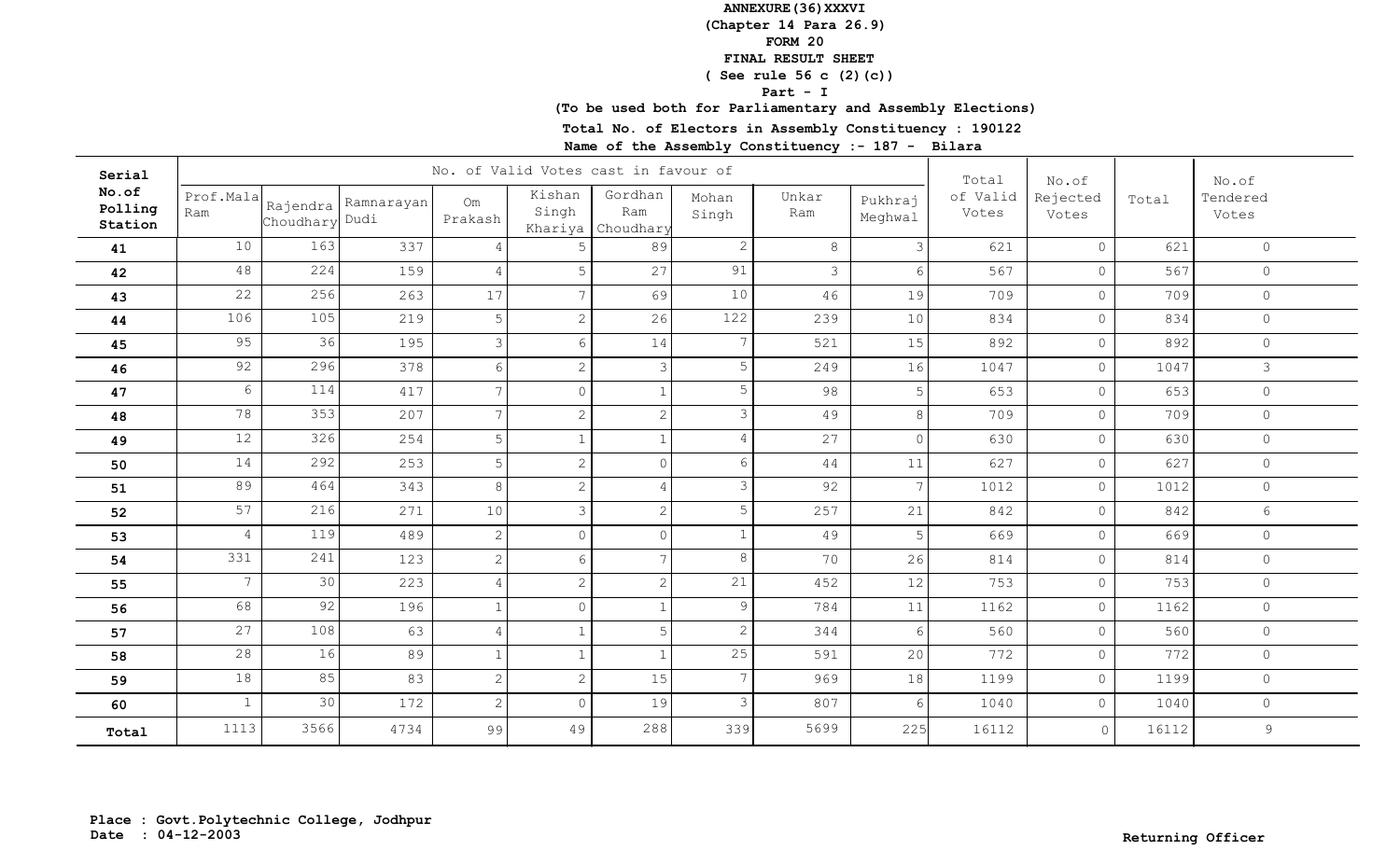**(Chapter 14 Para 26.9)**

**FORM 20**

# **FINAL RESULT SHEET**

 **( See rule 56 c (2)(c))**

**Part - I**

**(To be used both for Parliamentary and Assembly Elections)**

**Total No. of Electors in Assembly Constituency : 190122**

| Serial                      |                  |                |                       |               | No. of Valid Votes cast in favour of |                                     | Total           | No.of          |                    | No.of             |                   |       |                   |
|-----------------------------|------------------|----------------|-----------------------|---------------|--------------------------------------|-------------------------------------|-----------------|----------------|--------------------|-------------------|-------------------|-------|-------------------|
| No.of<br>Polling<br>Station | Prof.Mala<br>Ram | Choudhary Dudi | Rajendra   Ramnarayan | Om<br>Prakash | Kishan<br>Singh                      | Gordhan<br>Ram<br>Khariya Choudhary | Mohan<br>Singh  | Unkar<br>Ram   | Pukhraj<br>Meghwal | of Valid<br>Votes | Rejected<br>Votes | Total | Tendered<br>Votes |
| 61                          | $\mathcal{S}$    | 50             | 16                    | $\Omega$      | $\cap$                               | 2 <sup>1</sup>                      | $\mathbf{2}$    | 1022           | 6                  | 1101              | $\circ$           | 1101  | $\circ$           |
| 62                          | 10               | 72             | 42                    | 2             | $\Omega$                             | $\circ$                             | 13              | 835            | 21                 | 995               | $\circ$           | 995   | $\mathbf 1$       |
| 63                          | 24               | 637            | 147                   | 7             | $\mathbf{2}$                         | 13                                  | 3               | 208            | 20                 | 1061              | $\circ$           | 1061  | $\circledcirc$    |
| 64                          | 23               | 346            | 443                   | 15            | $\mathcal{S}$                        | 20                                  | 4               | $\overline{4}$ | 2                  | 860               | $\circ$           | 860   | $\circledcirc$    |
| 65                          | 306              | 76             | 323                   | 10            | $\,8\,$                              | 15                                  | 92              | 11             | 20                 | 861               | $\circledcirc$    | 861   | $\circ$           |
| 66                          | 84               | 252            | 405                   | 8             | $\Omega$                             | 29                                  | 19              | 62             | 8                  | 867               | $\circ$           | 867   | $\circ$           |
| 67                          | 83               | 146            | 30                    | 4             | 3                                    | 44                                  | 87              | 13             | $\overline{7}$     | 417               | $\overline{0}$    | 417   | $\circledcirc$    |
| 68                          | 116              | 54             | 232                   | 12            | $\overline{7}$                       | 75                                  | 18              | 385            | 19                 | 918               | $\circ$           | 918   | $\circ$           |
| 69                          | 112              | 139            | 330                   | 10            | 10                                   | 78                                  | 12              | 266            | 35                 | 992               | $\circ$           | 992   | $\circ$           |
| 70                          | 33               | 138            | 379                   | 10            | $\mathcal{E}$                        | 30                                  | 74              | 16             | 13                 | 696               | $\circledcirc$    | 696   | $\circledcirc$    |
| 71                          | 94               | 72             | 168                   | 9             | $\overline{c}$                       | 13                                  | 6               | 16             | 17                 | 397               | $\circledcirc$    | 397   | $\circ$           |
| 72                          | 153              | 59             | 78                    | 5             | $\overline{7}$                       | 23                                  | 144             | 75             | 18                 | 562               | $\circ$           | 562   | $\circ$           |
| 73                          | 96               | 166            | 237                   | 10            | $\mathcal{S}$                        | 60                                  | $7\phantom{.}$  | 32             | 8                  | 619               | $\circ$           | 619   | $\circ$           |
| 74                          | 180              | 310            | 134                   | 5             | $\mathbf{1}$                         | $\overline{4}$                      | $7\overline{ }$ | 44             | 12                 | 697               | $\circ$           | 697   | $\circledcirc$    |
| 75                          | 6                | 201            | 340                   | 18            | $\mathcal{S}$                        | 10                                  | 6               | 87             | 8                  | 679               | $\circ$           | 679   | $\circledcirc$    |
| 76                          | 97               | 232            | 262                   | 13            | $\mathfrak{Z}$                       | 12                                  | 30              | 52             | 11                 | 712               | $\circ$           | 712   | $\,1\,$           |
| 77                          | 38               | 163            | 201                   | 8             | $\mathbf{1}$                         | 60                                  | 3               | 8              | 5                  | 487               | $\circ$           | 487   | $\circ$           |
| 78                          | 251              | 89             | 168                   | 10            | $\overline{c}$                       | $2 \mid$                            | 9               | 54             | 20                 | 605               | $\circ$           | 605   | $\circledcirc$    |
| 79                          | 159              | 93             | 184                   | 6             | $\mathfrak{Z}$                       | $\mathcal{E}$                       | $7\phantom{.0}$ | 172            | 13                 | 640               | $\circ$           | 640   | $\circledcirc$    |
| 80                          | 68               | 43             | 299                   | 5             | $\circ$                              | $\mathcal{E}$                       | $\mathbf{1}$    | 94             | 8                  | 521               | $\circ$           | 521   | $\circledcirc$    |
| Total                       | 1936             | 3338           | 4418                  | 167           | 61                                   | 496                                 | 544             | 3456           | 271                | 14687             | $\circ$           | 14687 | $\overline{2}$    |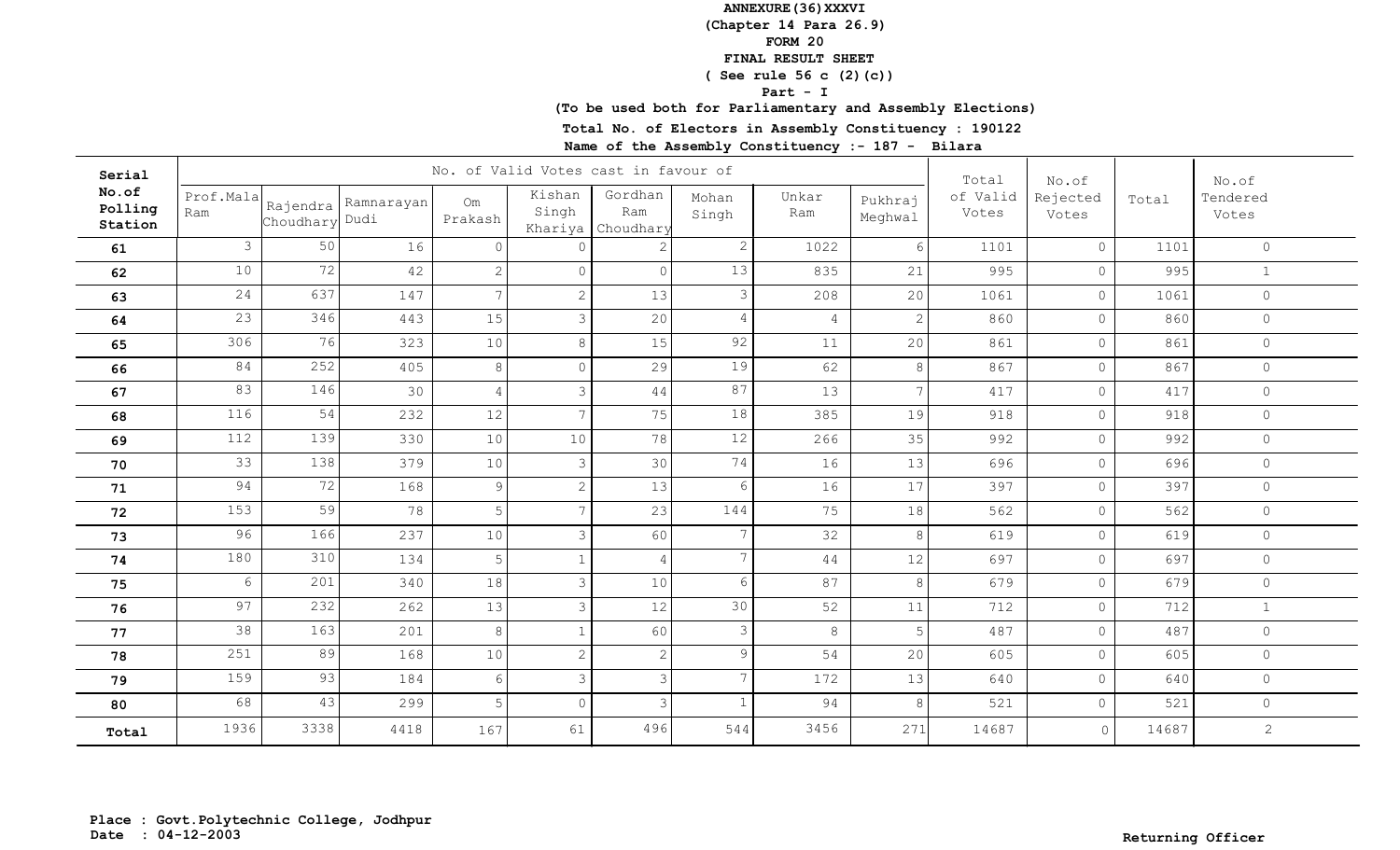**(Chapter 14 Para 26.9)**

**FORM 20**

# **FINAL RESULT SHEET**

 **( See rule 56 c (2)(c))**

**Part - I**

**(To be used both for Parliamentary and Assembly Elections)**

**Total No. of Electors in Assembly Constituency : 190122**

| Serial                      |                  |                |                       |               | No. of Valid Votes cast in favour of |                                     | Total           | No.of        |                    | No.of             |                   |       |                   |
|-----------------------------|------------------|----------------|-----------------------|---------------|--------------------------------------|-------------------------------------|-----------------|--------------|--------------------|-------------------|-------------------|-------|-------------------|
| No.of<br>Polling<br>Station | Prof.Mala<br>Ram | Choudhary Dudi | Rajendra   Ramnarayan | Om<br>Prakash | Kishan<br>Singh                      | Gordhan<br>Ram<br>Khariya Choudhary | Mohan<br>Singh  | Unkar<br>Ram | Pukhraj<br>Meghwal | of Valid<br>Votes | Rejected<br>Votes | Total | Tendered<br>Votes |
| 81                          | 37               | 88             | 125                   | -6            | $\cap$                               | 3                                   | 6               | 415          | 13                 | 693               | $\circ$           | 693   | $\circ$           |
| 82                          | $\mathcal{S}$    | 37             | 178                   | 5             | $\mathbf{2}$                         | $\overline{9}$                      | 6               | 257          | 9                  | 506               | $\circ$           | 506   | $\circledcirc$    |
| 83                          | 179              | 114            | 533                   | 17            | $\mathbf{2}$                         | 9 <sup>°</sup>                      | 10              | 89           | 13                 | 966               | $\circ$           | 966   | $\circledcirc$    |
| 84                          | 143              | 71             | 233                   | $11\,$        | $\mathbf{1}$                         | $\overline{4}$                      | 43              | 202          | 33                 | 741               | $\circ$           | 741   | $\circledcirc$    |
| 85                          | 28               | 27             | 158                   | 6             | $6\,$                                | $\mathbf{1}$                        | $7\phantom{.0}$ | 471          | 19                 | 723               | $\circ$           | 723   | $\circledcirc$    |
| 86                          | 100              | 141            | 279                   | 3             | $\mathbf{1}$                         | 5 <sup>1</sup>                      | 6               | 38           | 17                 | 590               | $\circ$           | 590   | $\circ$           |
| 87                          | 67               | 402            | 140                   | 8             | 5                                    | 9                                   | 3               | 237          | 19                 | 890               | $\overline{0}$    | 890   | $\circledcirc$    |
| 88                          | 51               | 340            | 342                   | 14            | $6\,$                                | $8\,$                               | 15              | 91           | 23                 | 890               | $\circ$           | 890   | $\circ$           |
| 89                          | 42               | 170            | 536                   | 16            | $\mathfrak{Z}$                       | 5 <sup>1</sup>                      | 22              | 57           | 15                 | 866               | $\circ$           | 866   | $\circ$           |
| 90                          | 121              | 221            | 266                   | 18            | $\overline{4}$                       | 10                                  | 39              | 178          | 18                 | 875               | $\circledcirc$    | 875   | $\circ$           |
| 91                          | 133              | 92             | 189                   | 5             | $\circ$                              | $\mathcal{E}$                       | 304             | 10           | 6                  | 742               | $\circ$           | 742   | $\circ$           |
| 92                          | 74               | 227            | 174                   | 2             | $1\,$                                | $\overline{4}$                      | 23              | 456          | 28                 | 989               | $\circ$           | 989   | $\circ$           |
| 93                          | 121              | 122            | 279                   | 19            | $\mathcal{S}$                        | 5 <sup>1</sup>                      | 113             | 81           | 45                 | 788               | $\circ$           | 788   | $\circ$           |
| 94                          | 102              | 104            | 218                   | 2             | $\overline{c}$                       | $\mathcal{E}$                       | 67              | 39           | $\overline{7}$     | 544               | $\circ$           | 544   | $\circ$           |
| 95                          | 101              | 151            | 268                   | 8             | 2                                    | $\overline{3}$                      | 185             | 61           | 21                 | 800               | $\circ$           | 800   | $\circ$           |
| 96                          | 106              | 197            | 357                   | 8             | $\mathfrak{Z}$                       | $\mathcal{E}$                       | 49              | 49           | 10                 | 782               | $\circ$           | 782   | $\circledcirc$    |
| 97                          | 57               | 121            | 282                   | $\mathbf{1}$  | $\circ$                              | $\overline{2}$                      | 71              | 433          | 5                  | 972               | $\circ$           | 972   | $\circ$           |
| 98                          | 27               | 207            | 349                   | 14            | 17                                   | $6 \overline{6}$                    | 14              | 37           | 30                 | 701               | $\overline{0}$    | 701   | $\circledcirc$    |
| 99                          | 104              | 164            | 269                   | 10            | 13                                   | $\mathcal{E}$                       | 15              | 50           | 22                 | 650               | $\circ$           | 650   | $\circledcirc$    |
| 100                         | 182              | 342            | 194                   | 14            | $\overline{c}$                       | 12                                  | 16              | 41           | 9                  | 812               | $\circ$           | 812   | $\circledcirc$    |
| Total                       | 1778             | 3338           | 5369                  | 187           | 73                                   | 107                                 | 1014            | 3292         | 362                | 15520             | $\circ$           | 15520 | $\circ$           |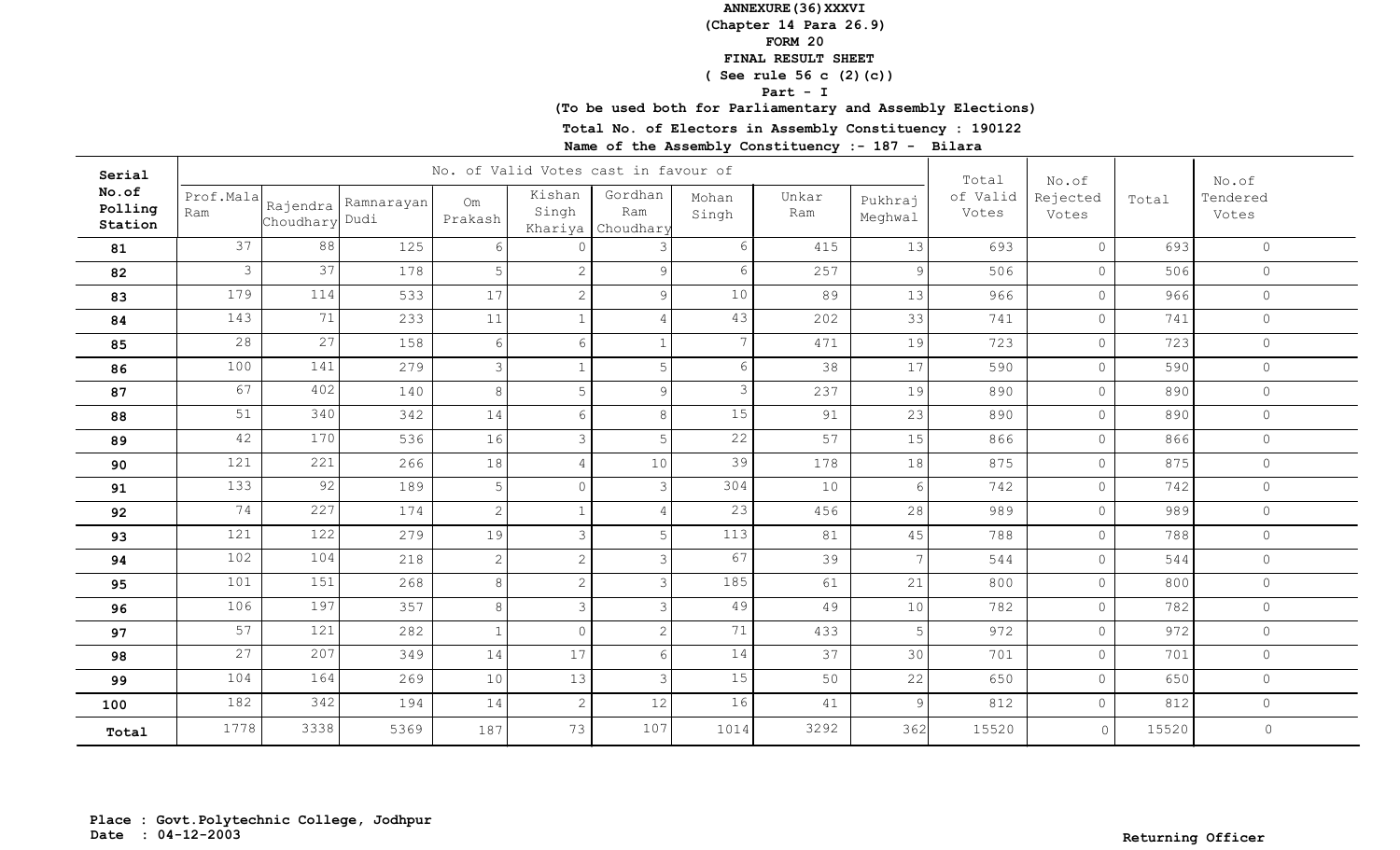**(Chapter 14 Para 26.9)**

**FORM 20**

# **FINAL RESULT SHEET**

 **( See rule 56 c (2)(c))**

**Part - I**

**(To be used both for Parliamentary and Assembly Elections)**

**Total No. of Electors in Assembly Constituency : 190122**

| Serial                      |                  |                |                       |                | No. of Valid Votes cast in favour of |                             | Total           | No.of           |                    | No.of             |                   |       |                   |
|-----------------------------|------------------|----------------|-----------------------|----------------|--------------------------------------|-----------------------------|-----------------|-----------------|--------------------|-------------------|-------------------|-------|-------------------|
| No.of<br>Polling<br>Station | Prof.Mala<br>Ram | Choudhary Dudi | Rajendra   Ramnarayan | Om<br>Prakash  | Kishan<br>Singh<br>Khariya           | Gordhan<br>Ram<br>Choudhary | Mohan<br>Singh  | Unkar<br>Ram    | Pukhraj<br>Meghwal | of Valid<br>Votes | Rejected<br>Votes | Total | Tendered<br>Votes |
| 101                         | 10               | 166            | 389                   | 14             | -5                                   | 11                          | $\mathbf 1$     | $4\overline{ }$ | $\overline{7}$     | 607               | $\circ$           | 607   | $\circ$           |
| 102                         | 91               | 57             | 403                   | 15             | 3                                    | $6 \overline{6}$            | 5               | 10              | 11                 | 601               | $\circledcirc$    | 601   | $\circ$           |
| 103                         | 131              | 177            | 236                   | 5              | $\mathbf{2}$                         | $\circ$                     | $7\phantom{.0}$ | 5               | $\overline{2}$     | 565               | $\circ$           | 565   | $\circ$           |
| 104                         | 13               | 87             | 443                   | 11             | $\overline{4}$                       | 5 <sup>1</sup>              | 120             | 103             | 6                  | 792               | $\circ$           | 792   | $\circ$           |
| 105                         | 129              | 72             | 219                   | 8              | 11                                   | $\overline{2}$              | 133             | 38              | 10                 | 622               | $\circ$           | 622   | $\circ$           |
| 106                         | 143              | 178            | 285                   | 2              | $\mathbf{2}$                         | $\mathbf{1}$                | 47              | 64              | 9                  | 731               | $\circ$           | 731   | $\circ$           |
| 107                         | 162              | 363            | 245                   | 15             | $\mathcal{S}$                        | 17                          | 65              | 70              | 3                  | 943               | $\circ$           | 943   | $\circ$           |
| 108                         | 44               | 111            | 349                   | 11             | 5                                    | 8                           | 10              | 281             | 14                 | 833               | $\circ$           | 833   | $\circ$           |
| 109                         | 104              | 105            | 251                   | 8              | 10                                   | 7 <sup>1</sup>              | 6               | 326             | $\overline{7}$     | 824               | $\circ$           | 824   | $\circ$           |
| 110                         | 121              | 373            | 260                   | 5              | 6                                    | 9 <sup>°</sup>              | 3               | 45              | 16                 | 838               | $\circledcirc$    | 838   | $\circ$           |
| 111                         | 41               | 44             | 59                    | $\mathbf{2}$   | $\circ$                              | $\overline{2}$              | 5               | 216             | 13                 | 382               | $\circ$           | 382   | $\circ$           |
| 112                         | 129              | 162            | 389                   | 13             | $\mathcal{E}$                        | $\overline{4}$              | $7\phantom{.0}$ | 59              | 4                  | 770               | $\circ$           | 770   | $\circ$           |
| 113                         | 160              | 188            | 258                   | 10             | $\overline{c}$                       | $6 \overline{6}$            | 3               | 23              | 5                  | 655               | $\circledcirc$    | 655   | $\circ$           |
| 114                         | 106              | 333            | 363                   | 9              | 8                                    | 106                         | 8               | $\mathcal{S}$   |                    | 937               | $\circ$           | 937   | $\circ$           |
| 115                         | 175              | 204            | 333                   | 18             | 14                                   | 63                          | 11              | 15              | 16                 | 849               | $\circ$           | 849   | $\circ$           |
| 116                         | 103              | 178            | 392                   | $11$           | $\mathfrak{Z}$                       | 42                          | 10              | 7 <sup>7</sup>  | 14                 | 760               | $\circ$           | 760   | $\mathbf{1}$      |
| 117                         | 125              | 324            | 187                   | 12             | $\mathsf 9$                          | 87                          | 13              | 59              | 33                 | 849               | $\circ$           | 849   | $\circledcirc$    |
| 118                         | 90               | 344            | 323                   | $\overline{4}$ | 11                                   | $5\phantom{.}$              | $12$            | 77              | 34                 | 900               | $\overline{0}$    | 900   | $\circledcirc$    |
| 119                         | 42               | 194            | 432                   | 17             | $\overline{4}$                       | $6 \overline{6}$            | 5               | 16              | 28                 | 744               | $\circ$           | 744   | $\circ$           |
| 120                         | 59               | 229            | 421                   | 14             | $\mathbf{1}$                         | 15                          | 9               | 15              | $\overline{4}$     | 767               | $\circ$           | 767   | $\circledcirc$    |
| Total                       | 1978             | 3889           | 6237                  | 204            | 106                                  | 402                         | 480             | 1436            | 237                | 14969             | $\circ$           | 14969 | $\mathbf{1}$      |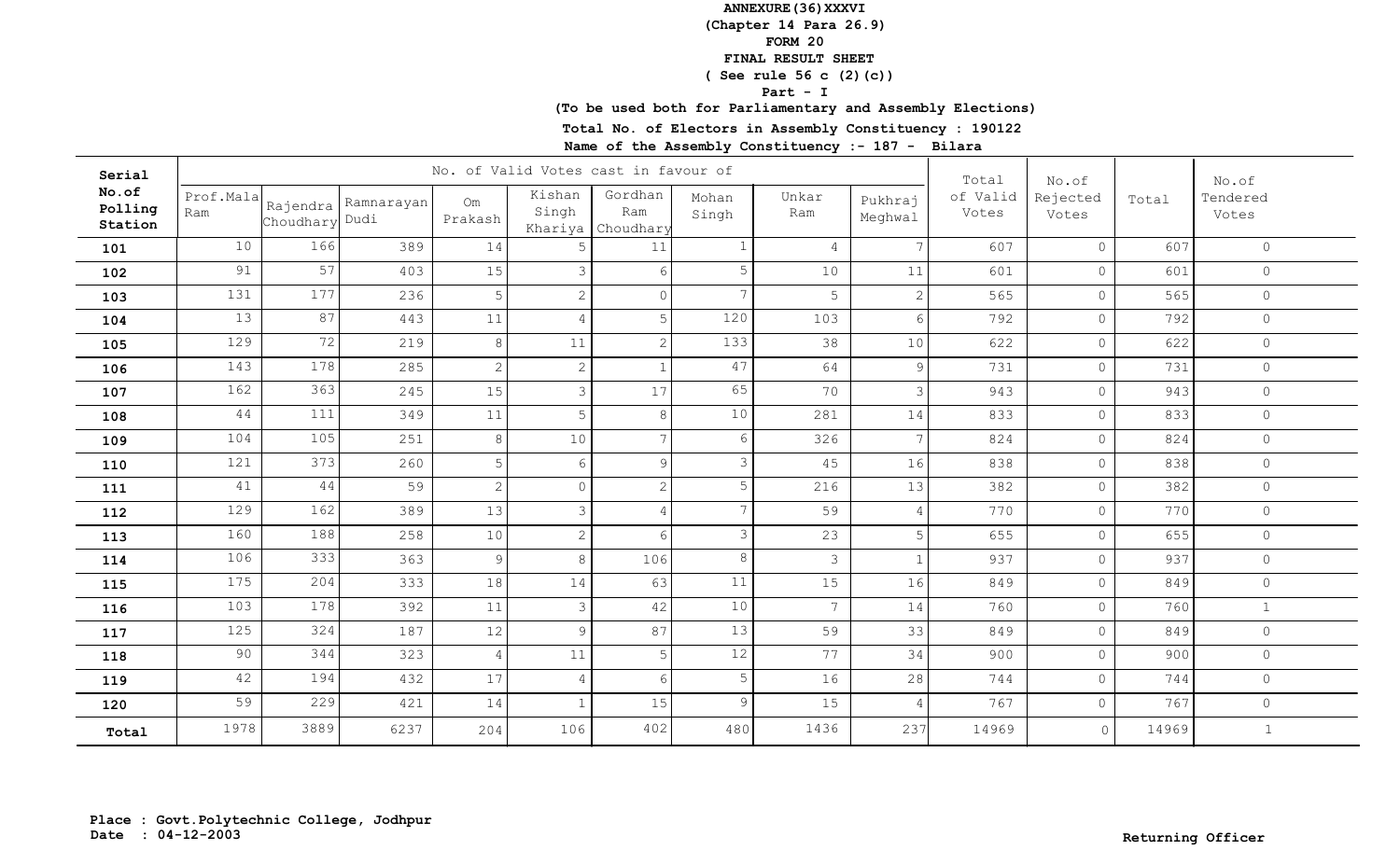**(Chapter 14 Para 26.9)**

**FORM 20**

# **FINAL RESULT SHEET**

 **( See rule 56 c (2)(c))**

**Part - I**

**(To be used both for Parliamentary and Assembly Elections)**

**Total No. of Electors in Assembly Constituency : 190122**

| Serial                      |                  |                |                       |               | No. of Valid Votes cast in favour of |                             | Total           | No.of           |                    | No.of             |                   |       |                   |
|-----------------------------|------------------|----------------|-----------------------|---------------|--------------------------------------|-----------------------------|-----------------|-----------------|--------------------|-------------------|-------------------|-------|-------------------|
| No.of<br>Polling<br>Station | Prof.Mala<br>Ram | Choudhary Dudi | Rajendra   Ramnarayan | Om<br>Prakash | Kishan<br>Singh<br>Khariya           | Gordhan<br>Ram<br>Choudhary | Mohan<br>Singh  | Unkar<br>Ram    | Pukhraj<br>Meghwal | of Valid<br>Votes | Rejected<br>Votes | Total | Tendered<br>Votes |
| 121                         | 53               | 43             | 239                   | 7             |                                      | 9 <sup>°</sup>              | 14              | 11              | 9                  | 386               | $\circ$           | 386   | $\circ$           |
| 122                         | 32               | 236            | 377                   | 17            | $\overline{7}$                       | 9 <sup>1</sup>              | 9               | 5               | 6                  | 698               | $\circ$           | 698   | $\circledcirc$    |
| 123                         | 127              | 120            | 236                   | 20            | $8\,$                                | 17                          | 8               | $6\overline{6}$ | 9                  | 551               | $\circ$           | 551   | $\circledcirc$    |
| 124                         | 5                | 167            | 234                   | 3             | $\sqrt{2}$                           | 41                          | 18              | $\circ$         | $\overline{2}$     | 472               | $\mathsf{O}$      | 472   | $\circledcirc$    |
| 125                         | 39               | 95             | 130                   | 8             | 16                                   | $\overline{4}$              | 5               | 8               | 12                 | 317               | $\mathsf{O}$      | 317   | $\circledcirc$    |
| 126                         | 67               | 120            | 363                   | 8             | 6                                    | $\overline{4}$              | $\mathbf{2}$    | $\circ$         | 6                  | 576               | $\mathsf{O}$      | 576   | $\circledcirc$    |
| 127                         | 25               | 404            | 243                   | 10            | $\mathbf{2}$                         | $\mathbf{1}$                | 14              | $\mathcal{S}$   | 12                 | 714               | $\circ$           | 714   | $\circledcirc$    |
| 128                         | 18               | 216            | 355                   | 8             | $\mathfrak{Z}$                       | 9 <sup>°</sup>              | 8               | 18              | 6                  | 641               | $\circ$           | 641   | $\circledcirc$    |
| 129                         | 63               | 183            | 404                   | $10$          | $\mathfrak{Z}$                       | 11                          | $10$            | 41              | 16                 | 741               | $\circ$           | 741   | $\circ$           |
| 130                         | 18               | 356            | 137                   | 5             | $\mathbf{1}$                         | $\overline{4}$              | $\mathbf{2}$    | 15              | $\overline{2}$     | 540               | $\circ$           | 540   | $\circ$           |
| 131                         | 152              | 84             | 200                   | 6             | $\mathcal{E}$                        | 7 <sup>1</sup>              | 142             | 122             | $\mathcal{Q}$      | 725               | $\circ$           | 725   | $\circ$           |
| 132                         | 49               | 224            | 179                   | 12            | $\overline{4}$                       | 18                          | 22              | 16              | 8                  | 532               | $\circ$           | 532   | $\circ$           |
| 133                         | 24               | 192            | 258                   | 6             | $\overline{4}$                       | 39                          | 37              | 133             | 33                 | 726               | $\circ$           | 726   | $\circ$           |
| 134                         | 55               | 158            | 316                   | 10            | $\mathbf{1}$                         | 9                           | 5               | $\overline{4}$  | $7\phantom{.0}$    | 565               | $\circ$           | 565   | $\circ$           |
| 135                         | 60               | 246            | 101                   | 2             | $\circ$                              | 17                          | 3               | $\mathbf{2}$    | 8                  | 439               | $\mathsf{O}$      | 439   | $\circ$           |
| 136                         | 8                | 215            | 484                   | 5             | $\sqrt{2}$                           | 22                          | $7\overline{ }$ | $\mathbf{2}$    | 3                  | 748               | $\mathbb O$       | 748   | $\circ$           |
| 137                         | 25               | 333            | 155                   | 7             | $\overline{4}$                       | 1                           | 6               | 5               | 10                 | 546               | $\mathsf{O}$      | 546   | $\circledcirc$    |
| 138                         | 33               | 241            | 104                   | 5             | $\overline{c}$                       | 18                          | $\mathbf{1}$    | $\overline{2}$  | 2                  | 408               | $\mathsf{O}$      | 408   | $\circ$           |
| 139                         | 61               | 135            | 369                   | 11            | 10                                   | 17                          | 11              | 62              | 9                  | 685               | $\circ$           | 685   | $\circ$           |
| 140                         | 14               | 109            | 497                   | 21            | $7\phantom{.0}$                      | 7 <sup>1</sup>              | 12              | 30              | 22                 | 719               | $\mathsf{O}$      | 719   | $\circledcirc$    |
| Total                       | 928              | 3877           | 5381                  | 181           | 86                                   | 264                         | 336             | 485             | 191                | 11729             | $\circ$           | 11729 | $\circ$           |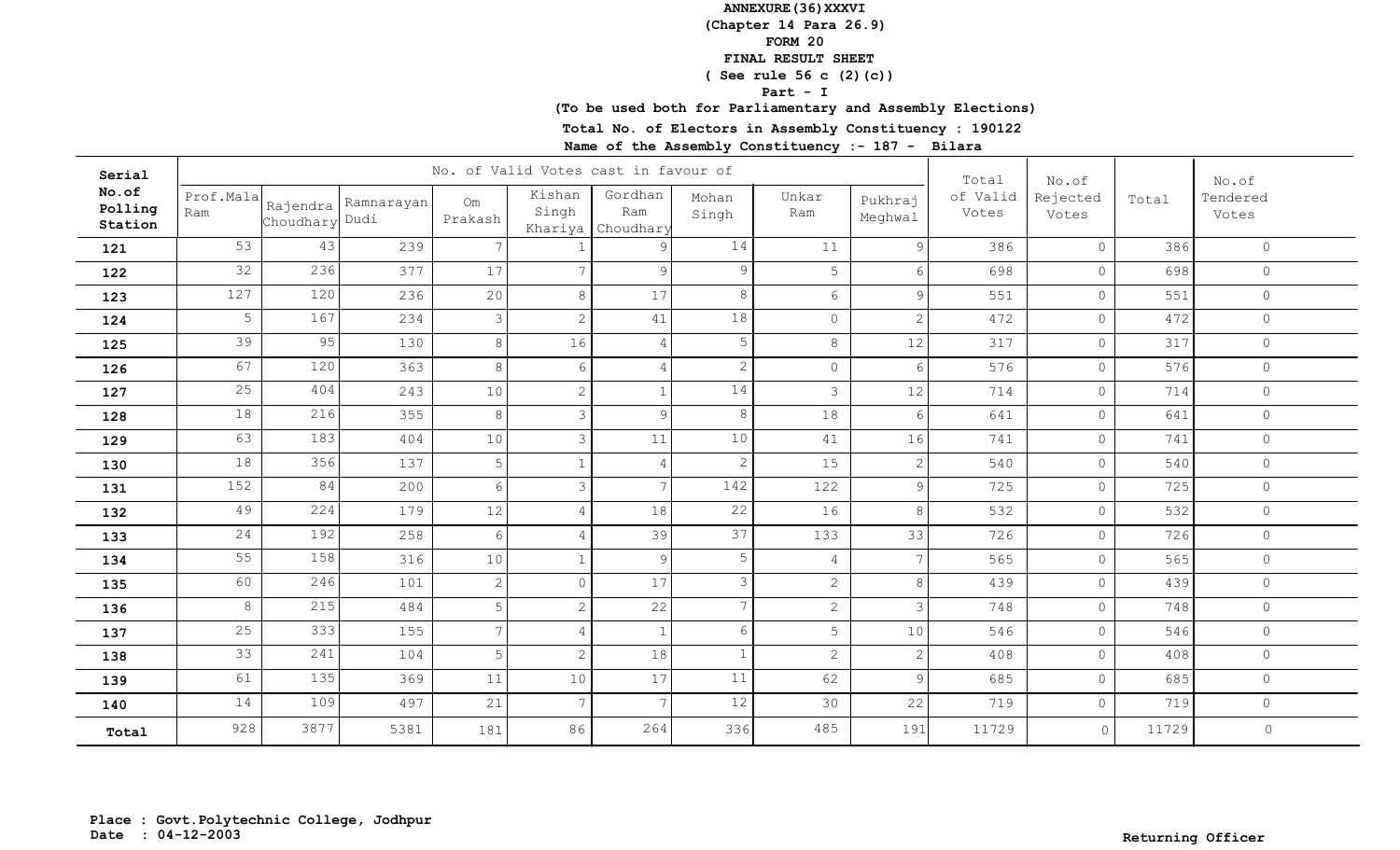**(Chapter 14 Para 26.9)**

**FORM 20**

# **FINAL RESULT SHEET**

 **( See rule 56 c (2)(c))**

**Part - I**

**(To be used both for Parliamentary and Assembly Elections)**

**Total No. of Electors in Assembly Constituency : 190122**

| Serial                      |                  |                |                       |                | No. of Valid Votes cast in favour of |                             | Total           | No.of        |                    | No.of             |                   |       |                   |
|-----------------------------|------------------|----------------|-----------------------|----------------|--------------------------------------|-----------------------------|-----------------|--------------|--------------------|-------------------|-------------------|-------|-------------------|
| No.of<br>Polling<br>Station | Prof.Mala<br>Ram | Choudhary Dudi | Rajendra   Ramnarayan | Om<br>Prakash  | Kishan<br>Singh<br>Khariya           | Gordhan<br>Ram<br>Choudhary | Mohan<br>Singh  | Unkar<br>Ram | Pukhraj<br>Meghwal | of Valid<br>Votes | Rejected<br>Votes | Total | Tendered<br>Votes |
| 141                         | $\overline{2}$   | 106            | 268                   | $\overline{0}$ |                                      | 5                           | $\mathbf{2}$    | 13           | $\circ$            | 397               | $\circ$           | 397   | $\circ$           |
| 142                         | 123              | 210            | 209                   | 16             | 242                                  | 10                          | 3               | 11           | 16                 | 840               | $\circ$           | 840   | $\circ$           |
| 143                         | 15               | 219            | 357                   | 9              | 75                                   | 6                           | 10              | 74           | 6                  | 771               | $\circ$           | 771   | $\circ$           |
| 144                         | 29               | 154            | 350                   | 17             | 91                                   | $8\,$                       | 14              | 129          | 16                 | 808               | $\circ$           | 808   | $\circ$           |
| 145                         | 32               | 244            | 333                   | 10             | 253                                  | 9 <sup>°</sup>              | 12              | 125          | 13                 | 1031              | $\circ$           | 1031  | $\circ$           |
| 146                         | 81               | 260            | 283                   | 13             | 54                                   | 49                          | 12              | 11           | 14                 | 777               | $\circ$           | 777   | $\circ$           |
| 147                         | 47               | 163            | 114                   | 8              | $\overline{2}$                       | $\circ$                     | $\circ$         | $7^{\circ}$  |                    | 342               | $\circledcirc$    | 342   | $\circ$           |
| 148                         | 9                | 329            | 173                   | $\overline{4}$ | $\mathbf{2}$                         | $\circ$                     | 3               | 17           |                    | 544               | $\circ$           | 544   | $\circ$           |
| 149                         | 15               | 238            | 369                   | 12             | $\Omega$                             | $\overline{2}$              | $7\overline{ }$ | 44           | 5                  | 692               | $\circ$           | 692   | $\circ$           |
| 150                         | 10               | 159            | 248                   | 7              | 7                                    | $\circ$                     | 3               | 91           | $\overline{7}$     | 532               | $\circledcirc$    | 532   | $\circledcirc$    |
| 151                         | 12               | 34             | 480                   | 9              | 10                                   | $\overline{2}$              | $7\overline{ }$ | 27           | $\overline{7}$     | 588               | $\circ$           | 588   | $\circ$           |
| 152                         | 183              | 125            | 240                   | 12             | 8                                    | $\overline{4}$              | 14              | 19           | 26                 | 631               | $\circ$           | 631   | $\mathbf{1}$      |
| 153                         | 37               | 150            | 573                   | 18             | 8                                    | $8\,$                       | 15              | 33           | 26                 | 868               | $\circledcirc$    | 868   | $\circ$           |
| 154                         | 36               | 66             | 455                   | 6              | 7                                    | $\circ$                     | 5               | 27           | 2                  | 604               | $\circ$           | 604   | $\circ$           |
| 155                         | 14               | 69             | 790                   | 9              | 10                                   | $\overline{2}$              | 10              | 43           | 19                 | 966               | $\circ$           | 966   | $\circledcirc$    |
| 156                         | $\mathcal{G}$    | 93             | 360                   | 13             | $\circledcirc$                       | $\vert$ 2                   | 6               | 14           | $\overline{7}$     | 504               | $\circ$           | 504   | $\circledcirc$    |
| 157                         | $\overline{9}$   | 104            | 396                   | 9              | $\mathfrak{Z}$                       | $\overline{4}$              | 3               | 9            | 11                 | 548               | $\circ$           | 548   | $\circledcirc$    |
| 158                         | 10               | 120            | 731                   | 18             | $\overline{4}$                       | $\circ$                     | 11              | 26           | 10                 | 930               | $\overline{0}$    | 930   | $\circledcirc$    |
| 159                         | $7\overline{ }$  | 192            | 483                   | 16             | $\mathbf{2}$                         | $\mathcal{E}$               | 16              | 21           | 20                 | 760               | $\circ$           | 760   | $\circledcirc$    |
| 160                         | 10               | 106            | 435                   | 10             | $\overline{c}$                       | $\circ$                     | 11              | 13           | 10                 | 597               | $\circ$           | 597   | $\circledcirc$    |
| Total                       | 690              | 3141           | 7647                  | 216            | 781                                  | 114                         | 164             | 754          | 223                | 13730             | $\circ$           | 13730 | $\mathbf{1}$      |